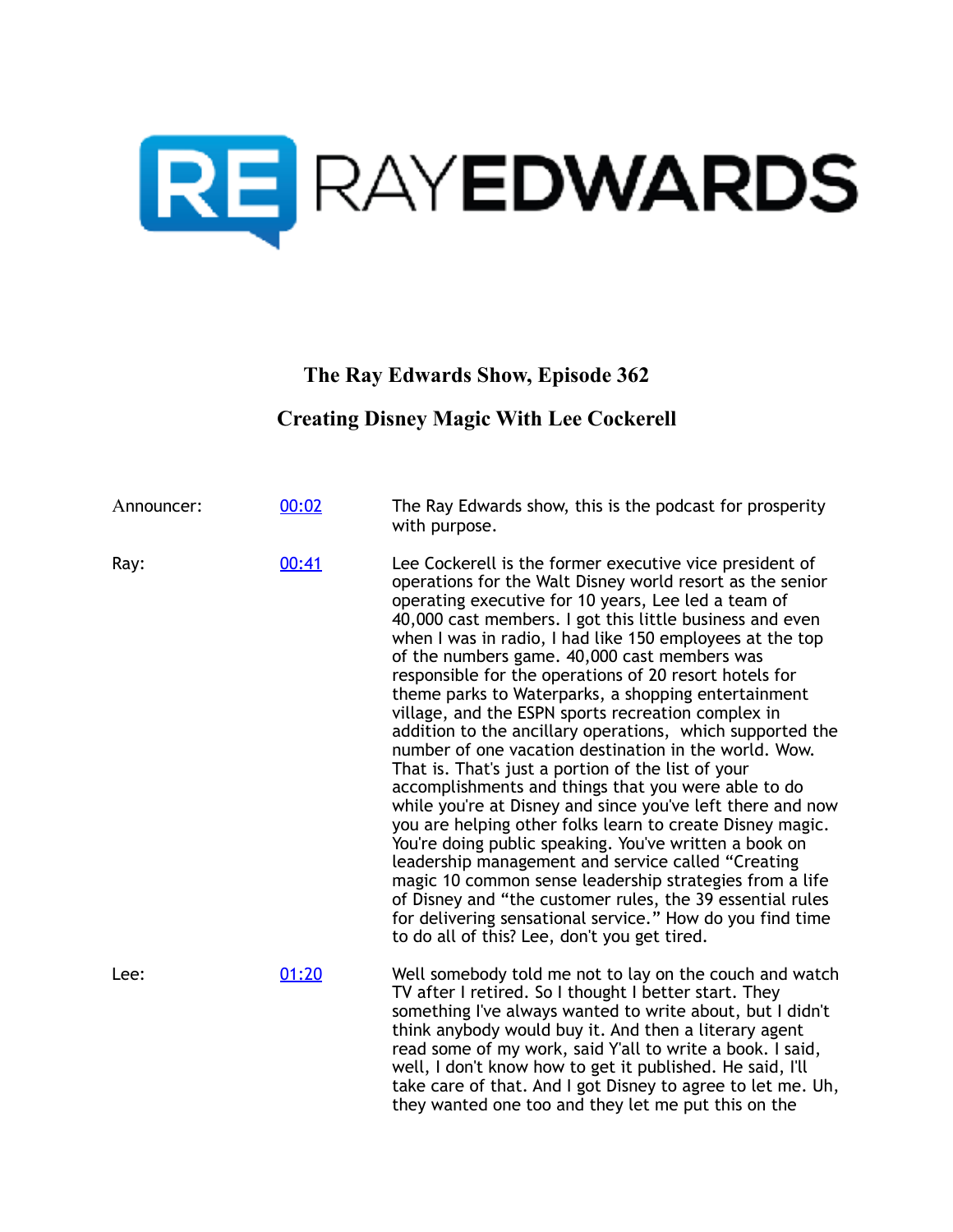cover. It sells more books with Disney on the cover then it does with Lee Cockerell, so I thought that was a good plan. At first books at 18 languages now around the world. Just sold it to China, Russia and a WHO knew? I mean literally if you'd have told me I was going to write a book, I barely read one, let alone write it. So it just happened in it. It was really. I'm pretty disciplined. So when I write a book, I go to Starbucks 6:30 in the morning, I read the paper and then I come home and I write from 8:30 to 10:30 every day, seven days a week, two hours. Discipline is how you do it because most people think they're gonna finish and they don't, they never finished because I get brain dead from trying to write. So if a good two hours is about the most I would ever do it.

Ray: [02:25](https://www.temi.com/editor/t/zRsxNf3zxmHr7yTfLnz9SCufIKNrCmMK2O04F0UHAOTINGr3o_qgrabDyWuIuA1i8oBJQkb1MoS3BE3HtsVeIHMHyag?loadFrom=DocumentDeeplink&ts=145.54) You decide you're going to finish, you have a plan and you do it.

Lee Yeah.

Ray: Wow.

Lee: and when you get to give you one year to finish and uh, so you got to finish.

Ray: [02:34](https://www.temi.com/editor/t/zRsxNf3zxmHr7yTfLnz9SCufIKNrCmMK2O04F0UHAOTINGr3o_qgrabDyWuIuA1i8oBJQkb1MoS3BE3HtsVeIHMHyag?loadFrom=DocumentDeeplink&ts=154.64) So was discipline one of the keys to being successful at running the Disney properties?

Lee: [02:39](https://www.temi.com/editor/t/zRsxNf3zxmHr7yTfLnz9SCufIKNrCmMK2O04F0UHAOTINGr3o_qgrabDyWuIuA1i8oBJQkb1MoS3BE3HtsVeIHMHyag?loadFrom=DocumentDeeplink&ts=159.09) Absolutely. I mean I'm very organized and I had a very good system for keeping up with every time, but I would say the main thing that I did better probably was, I'm very careful who I hire. I tell people that's the most important thing you do in your business. So you bring into the company. So I, as we say, I used to tell people Disney hire slow and fire fast and you'll be more successful. So I would say we hire better, we're having more clarity we trained better so you know what you're doing and we have a better culture. And I, we boiled that down to hire them right, train them right, and treat them right. Then people will do a good job for you. So, but discipline is a big deal. Now. I've been teaching time management for 35 years because today most people are disorganized. I'm sure you work with people every day that don't do what they say they're going to do. They don't call you back, they forget. And I wish they were teaching it in high school and college because a lot of kids are, they don't know how to deal with the world when they leave home and everything's coming at him. And that's coming at us faster today than ever. So uh, and I had a good attitude because I didn't have a college degree. And when you don't have a college degree, it's pretty good idea to have good attitude will help you.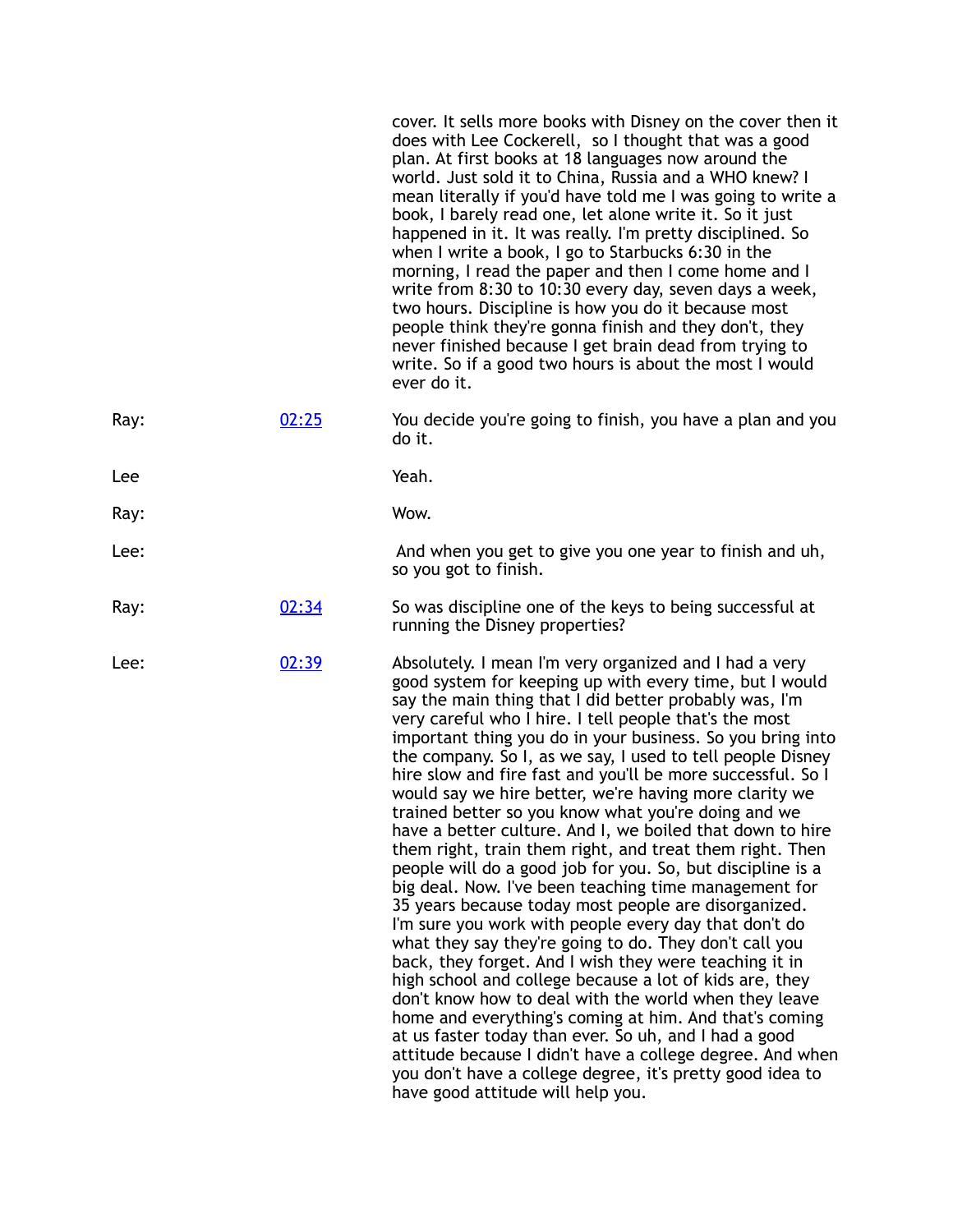| Ray: | Wait a minute, you don't have a college degree?                                                                                                                                                                                                                                                                                                                                                                                                                                                                                                                                                                                                                |
|------|----------------------------------------------------------------------------------------------------------------------------------------------------------------------------------------------------------------------------------------------------------------------------------------------------------------------------------------------------------------------------------------------------------------------------------------------------------------------------------------------------------------------------------------------------------------------------------------------------------------------------------------------------------------|
| Lee: | I went for two years, but I forgot to go to class and I tell<br>this story. My mother was married five times and she<br>married husband number four. He had money so I got to<br>go to college, but I didn't have very good study habits.                                                                                                                                                                                                                                                                                                                                                                                                                      |
|      | So I went up to Oklahoma state, screwed around for a<br>couple years and then I went in the army because in<br>those days you had to go in the army or be in college. And<br>so it worked out pretty well. When I meet guys from<br>Harvard, I say if I had gotten a college degree I could<br>have got a good job. So that annoys them. So I don't say<br>that very often.                                                                                                                                                                                                                                                                                    |
| Ray: | But it's funny. So let me ask you, what's it been like going<br>from running a huge organization to running a really Solo<br>entrepreneur kind of business? What are the differences?                                                                                                                                                                                                                                                                                                                                                                                                                                                                          |
| Lee: | I love it. Let me tell you. People say, don't you Miss<br>Disney? I say, no, you can't imagine what I had to put you<br>recessions and cost management and more profit or more<br>friendliness and more cleanliness. And I love being by<br>myself. That's why I don't have anybody working with me<br>I do everything. I don't want any people. If anything,<br>some mistake in my business, I made it and I'm so. I love<br>it when I tell people if you stay out of a big company very<br>long, you can't go back because it's so you're so free and<br>you feel so empowered to do your thing. So I, uh, I love<br>it. And uh, been doing it for 12 years. |
| Ray: | You can have an idea today and you can do it tomorrow.                                                                                                                                                                                                                                                                                                                                                                                                                                                                                                                                                                                                         |
| Lee: | Right.                                                                                                                                                                                                                                                                                                                                                                                                                                                                                                                                                                                                                                                         |
| Ray: | I think you do a good job. From what I've seen so far, you<br>do a great job of creating the same feeling of magic that<br>I feel through Disney, through their operations. I mean,<br>even if I go into a Disney store, which is probably one of<br>the most removed from the ecosystem, maybe I'm wrong<br>about that, but it seems like it would be far flung, but it<br>still has that Disney feeling, that Disney magic about it.<br>How do you create magic in a small business where you've<br>got a couple of employees or maybe just one, but you<br>still want to get that same magical feeling across? How do<br>you do that?                       |
| Lee: | You know, for me and I tried to do it in my businesses to<br>be really reliable and keep my promises. If I tell you it'll<br>be ready by noon, it will be. I try to think with all my<br>clients, am I doing enough for them? Am I being enough<br>for them when they, oh, so oftentimes I'll book something                                                                                                                                                                                                                                                                                                                                                   |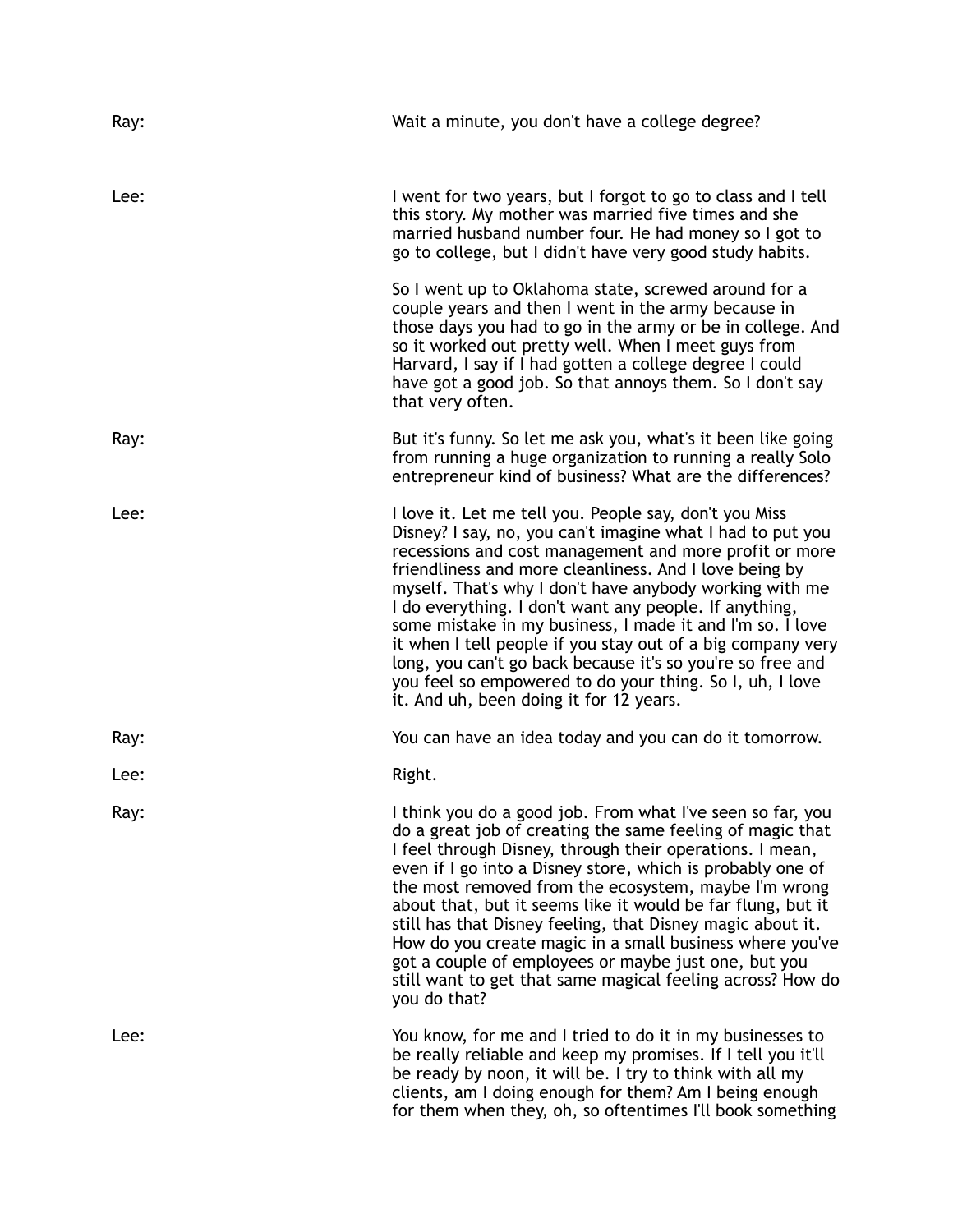|      |       | and then the last minute give two more presentations<br>while I'm there and I just said, okay, no problem. And it<br>just works out. People like to work with me because I'm<br>flexible. I don't just come in and give a speech and walk<br>out the door and get back on the plane. I usually go the<br>day early, I sit in the event so I can hear what they're<br>talking about. It helps me with my speeches. Uh,<br>whatever they want. I tell him my feet gets you, all of<br>me, you can say it and so use me as much as you want.<br>And I think most people like that because I get to know<br>them really well and many of my clients hire me two,<br>three and four times. So I guess that's the reason                                                                                                                                                                                                                                                                                                                                                                                             |
|------|-------|----------------------------------------------------------------------------------------------------------------------------------------------------------------------------------------------------------------------------------------------------------------------------------------------------------------------------------------------------------------------------------------------------------------------------------------------------------------------------------------------------------------------------------------------------------------------------------------------------------------------------------------------------------------------------------------------------------------------------------------------------------------------------------------------------------------------------------------------------------------------------------------------------------------------------------------------------------------------------------------------------------------------------------------------------------------------------------------------------------------|
| Ray: |       | That says volumes. It's easy to get people to hire you one<br>time. It's another thing to get them to hire you a second<br>time or third time. And just the things you just described<br>are so unusual. I've dealt with a lot of speakers who like<br>kind of helicopter and a helicopter out. They have no<br>idea what the event's about, who the people are and I<br>love that. You don't do that. How do you, I mean, how,<br>how do you manage? That's a lot of work on Lee's plate.<br>How do you manage to run a successful business and to<br>keep the magic happening like that and still be able to<br>have time to rest, to exercise, to spend time with your,<br>at home, with your family. How does that all work?                                                                                                                                                                                                                                                                                                                                                                               |
| Lee: | 07:07 | Oh, I'd say I practice what I preach. I time management. I<br>work out almost every day. I have strength training twice<br>a week. I schedule it, my wife and I named it Prehab so<br>we don't have to go to rehab. We're building bone density.<br>Uh, so I don't fall and break a hip. No, that's the<br>beginning of the end. You want to talk about wasting<br>time. So I schedule what I'm doing and if I don't want her<br>to do something, I don't schedule anything during that<br>period. And uh, I think everybody needs to know the top<br>three things or four things you're going to do every day<br>before you do anything else. So when I was at Disney, I<br>was involved in the hiring, the training and the culture.<br>When I retired, Priscilla told me my had three new ones<br>to where she said, number one, take care of yourself. So<br>you can take care of us. Number two, take care of your<br>family. Number three, take care of business and if you<br>have any time left over, then you can help Kim<br>Kardashian with her problems. But don't get involved in<br>wasting time |
| Ray: | 07:58 | and there's many opportunities to waste time. There's no<br>shortage of people.                                                                                                                                                                                                                                                                                                                                                                                                                                                                                                                                                                                                                                                                                                                                                                                                                                                                                                                                                                                                                                |
| Lee: | 08:01 | It's a big problem for people. It's a huge problem.<br>Actually.                                                                                                                                                                                                                                                                                                                                                                                                                                                                                                                                                                                                                                                                                                                                                                                                                                                                                                                                                                                                                                               |
| Ray: | 08:05 | I have a solution I learned from my wife. I was<br>complaining about how often my phone distracted me                                                                                                                                                                                                                                                                                                                                                                                                                                                                                                                                                                                                                                                                                                                                                                                                                                                                                                                                                                                                          |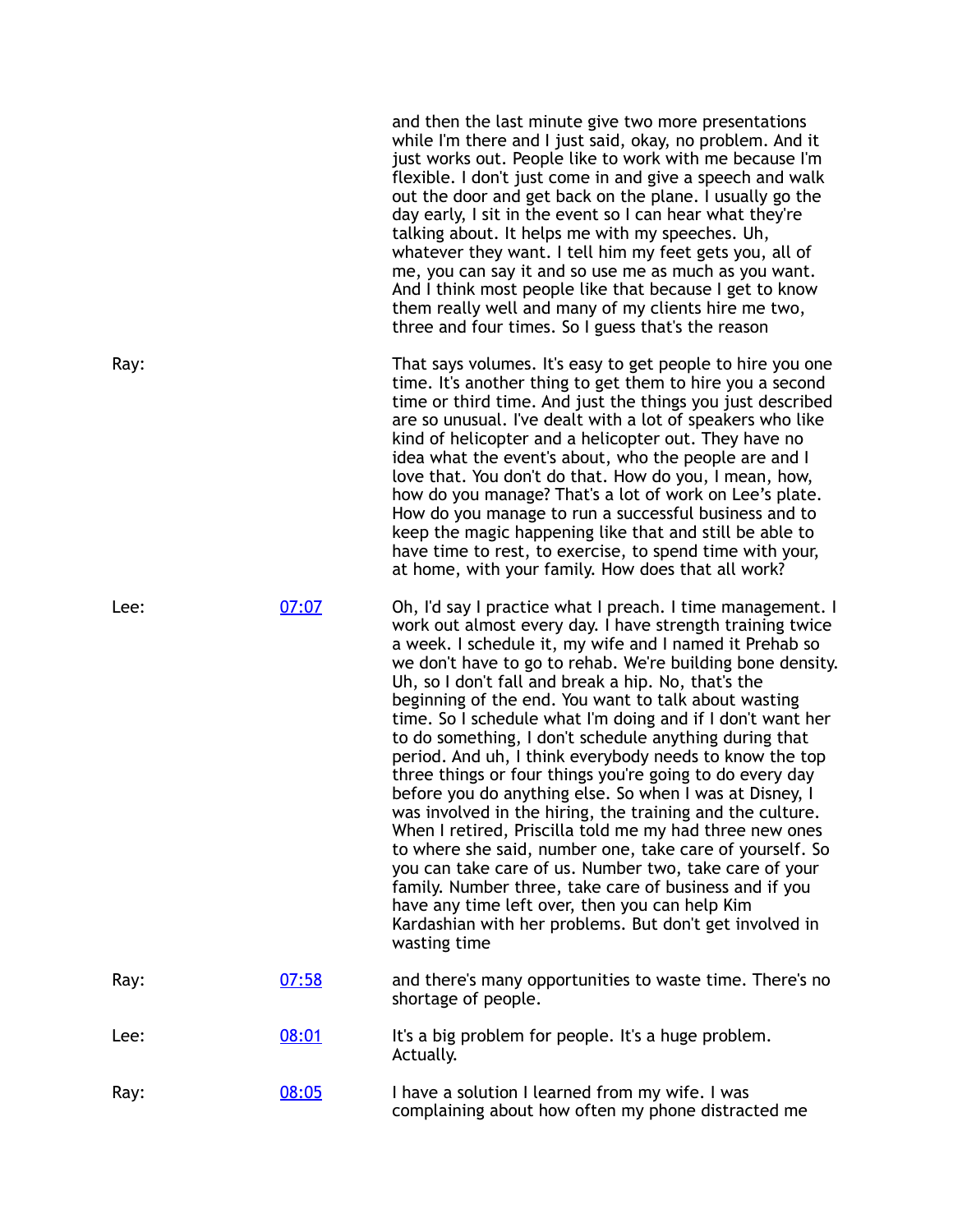|      |       | and she said, you know, they have an on off switch on<br>them.                                                                                                                                                                                                                                                                                                                                                                                                                                                                                                                                                                                                                                                                                                                                                                                                                                                                                                                                                                                                                                                                                                                                                                                                                                                              |
|------|-------|-----------------------------------------------------------------------------------------------------------------------------------------------------------------------------------------------------------------------------------------------------------------------------------------------------------------------------------------------------------------------------------------------------------------------------------------------------------------------------------------------------------------------------------------------------------------------------------------------------------------------------------------------------------------------------------------------------------------------------------------------------------------------------------------------------------------------------------------------------------------------------------------------------------------------------------------------------------------------------------------------------------------------------------------------------------------------------------------------------------------------------------------------------------------------------------------------------------------------------------------------------------------------------------------------------------------------------|
| Lee: |       | Yeah. They have more common sense then we do.                                                                                                                                                                                                                                                                                                                                                                                                                                                                                                                                                                                                                                                                                                                                                                                                                                                                                                                                                                                                                                                                                                                                                                                                                                                                               |
| Ray: |       | That's, that's true in my case. Anyway, I know that for<br>sure. I've heard it. One of the things that people talk<br>about when they talk about Disney and the magic of the<br>magic kingdom, it's the culture. How do we create a<br>culture if we only have two or three employees or maybe<br>it's just us and our customers is there. Is there a culture<br>in that situation?                                                                                                                                                                                                                                                                                                                                                                                                                                                                                                                                                                                                                                                                                                                                                                                                                                                                                                                                         |
| Lee: | 08:33 | Should be easier. Actually, I think there's a culture and a<br>family and when you're just married to each other or at<br>one child, you know, and I think what we thought about<br>culture meant to us at Disney was hoping that we had<br>created an environment in a culture where everybody<br>woke up morning, wanted to come to work instead of<br>have to come and I would say the key item as we worked<br>on is making sure we had a culture and an environment<br>where everybody matters and they know they matter. And<br>that's something that we miss. We don't tell them. That's<br>my wife said, if you love me, tell me. Don't keep it to<br>yourself. And if you appreciate your people, tell them<br>everyday we all miss opportunities to appreciate and<br>recognize and encourage people and it costs nothing. And<br>then in fact it'll help your business and it'll help your<br>turnover and will help other people feel better about<br>you. So I think we just don't. I don't know what happens<br>when we get into business. We start thinking people are<br>objects instead of they got problems to slack. We do and<br>they want them. They want to know they matter and the<br>best way to make sure they matter, tell them so you can<br>test that out on your wife when you hang up today. |
| Ray: | 09:38 | Oh, I've. I've already tested it and it's good advice. The<br>number one reason people leave a job is not because of<br>the salary, is because they don't feel appreciated.                                                                                                                                                                                                                                                                                                                                                                                                                                                                                                                                                                                                                                                                                                                                                                                                                                                                                                                                                                                                                                                                                                                                                 |
| Lee: | 09:48 | Absolutely. That's absolutely true. And yeah, people don't<br>leave companies. They leave people leader who doesn't<br>ever appreciate it. I'm never says anything paused. He<br>doesn't build her self esteem and self confidence and all<br>the power we have to use it for good or for bad.                                                                                                                                                                                                                                                                                                                                                                                                                                                                                                                                                                                                                                                                                                                                                                                                                                                                                                                                                                                                                              |
| Ray: |       | If you are Consulting with a company, a small business,<br>and you went in and visited with them and they said,<br>we've got problems. We don't have enough business<br>coming in. We don't have enough customers. We, uh, we<br>have trouble with our employees not showing up for work<br>on time. How would you start them back on the road to                                                                                                                                                                                                                                                                                                                                                                                                                                                                                                                                                                                                                                                                                                                                                                                                                                                                                                                                                                           |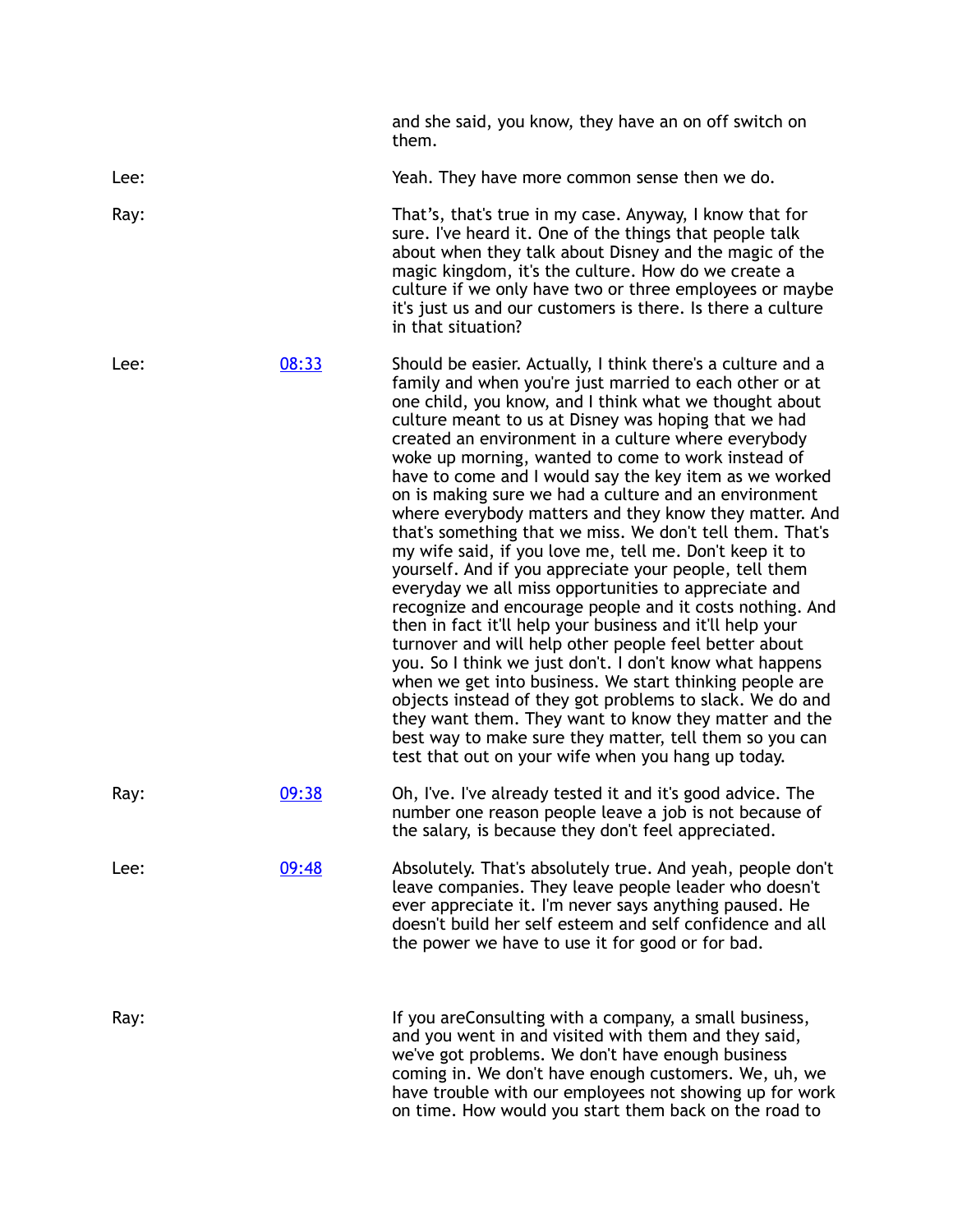being on the right path? What would be the first thing you tell them?

| Lee: | 10:23        | Listen. See the person who owns the company first and<br>have the discussion and why this was happening, and do<br>they have a problem with confrontation? Why do you have<br>these people working for you that come to work late and<br>why do you let this happen? You know who they are, why<br>aren't you dealing with it? And by the way, if you can't<br>deal with them for \$1,500, I'll fire them for you. You<br>know, I mean, I have a firing for people who can't handle,<br>do hard things. You got to learn. I tell people, if you can't<br>do hard things, don't have children and do not be a<br>manager and do not own your company because if you<br>can't make hard decisions, and have hard discussions and<br>then I would get everybody in the room and restart. Let<br>me tell you, every employer said that will say, look, let<br>me give you some clarity here. Just like your mother did.<br>Let me be clear with you. This is where we're going going<br>forward. You could either be here or not be here and I<br>mean the problem is we're not clear with people. We let<br>we let them get away with it and then we wonder why<br>they, you know, I mean, we own it. If you have rude. Mr<br>Marriott tell me once they've had flies in your restaurants<br>because you like flies, get rid of them, right? Just like if<br>you have rude children it's because you like that. We<br>own it. It's right there we're the problem, not them, not<br>the employers. We're the problem if we got them. |
|------|--------------|----------------------------------------------------------------------------------------------------------------------------------------------------------------------------------------------------------------------------------------------------------------------------------------------------------------------------------------------------------------------------------------------------------------------------------------------------------------------------------------------------------------------------------------------------------------------------------------------------------------------------------------------------------------------------------------------------------------------------------------------------------------------------------------------------------------------------------------------------------------------------------------------------------------------------------------------------------------------------------------------------------------------------------------------------------------------------------------------------------------------------------------------------------------------------------------------------------------------------------------------------------------------------------------------------------------------------------------------------------------------------------------------------------------------------------------------------------------------------------------------------------------------------------|
| Ray: | <u>11:43</u> | I believe that. I truly believe that Tony Robbins says the<br>number one impediment to most businesses growth is the<br>leader, the mindset of the leader.                                                                                                                                                                                                                                                                                                                                                                                                                                                                                                                                                                                                                                                                                                                                                                                                                                                                                                                                                                                                                                                                                                                                                                                                                                                                                                                                                                       |
| Lee: | 11:52        | Absolutely. Let me meet the parents. I'll tell you what<br>kind of kids they are trying to get me to hire. You become<br>like the environment and culture you live in.                                                                                                                                                                                                                                                                                                                                                                                                                                                                                                                                                                                                                                                                                                                                                                                                                                                                                                                                                                                                                                                                                                                                                                                                                                                                                                                                                           |
| Ray: |              | You are. You're such a wealth of knowledge and wisdom<br>and one of one of the things I love about you is your<br>enthusiasm for what you're doing. Many people reach a<br>point where they've retired and they want to just sit back<br>and kick back and take it easy and they retire not only<br>from their job, they retire from life and you have done<br>the exact opposite. Can you talk about the importance of<br>that a little bit?                                                                                                                                                                                                                                                                                                                                                                                                                                                                                                                                                                                                                                                                                                                                                                                                                                                                                                                                                                                                                                                                                    |
| Lee: |              | Yeah, sure. I mean, people ask me, why do you still do<br>this? Why are you speaking or are you going around doing<br>seminars and blah, blah, and I said, because people clap<br>and I have a big need to be loved.                                                                                                                                                                                                                                                                                                                                                                                                                                                                                                                                                                                                                                                                                                                                                                                                                                                                                                                                                                                                                                                                                                                                                                                                                                                                                                             |
|      | <u>12:36</u> | I'm insecure. I need people to tell me I'm great when I<br>play golf, nobody claps, so I quit doing that and so it, it's.                                                                                                                                                                                                                                                                                                                                                                                                                                                                                                                                                                                                                                                                                                                                                                                                                                                                                                                                                                                                                                                                                                                                                                                                                                                                                                                                                                                                        |

I get satisfaction out of it because I've come to the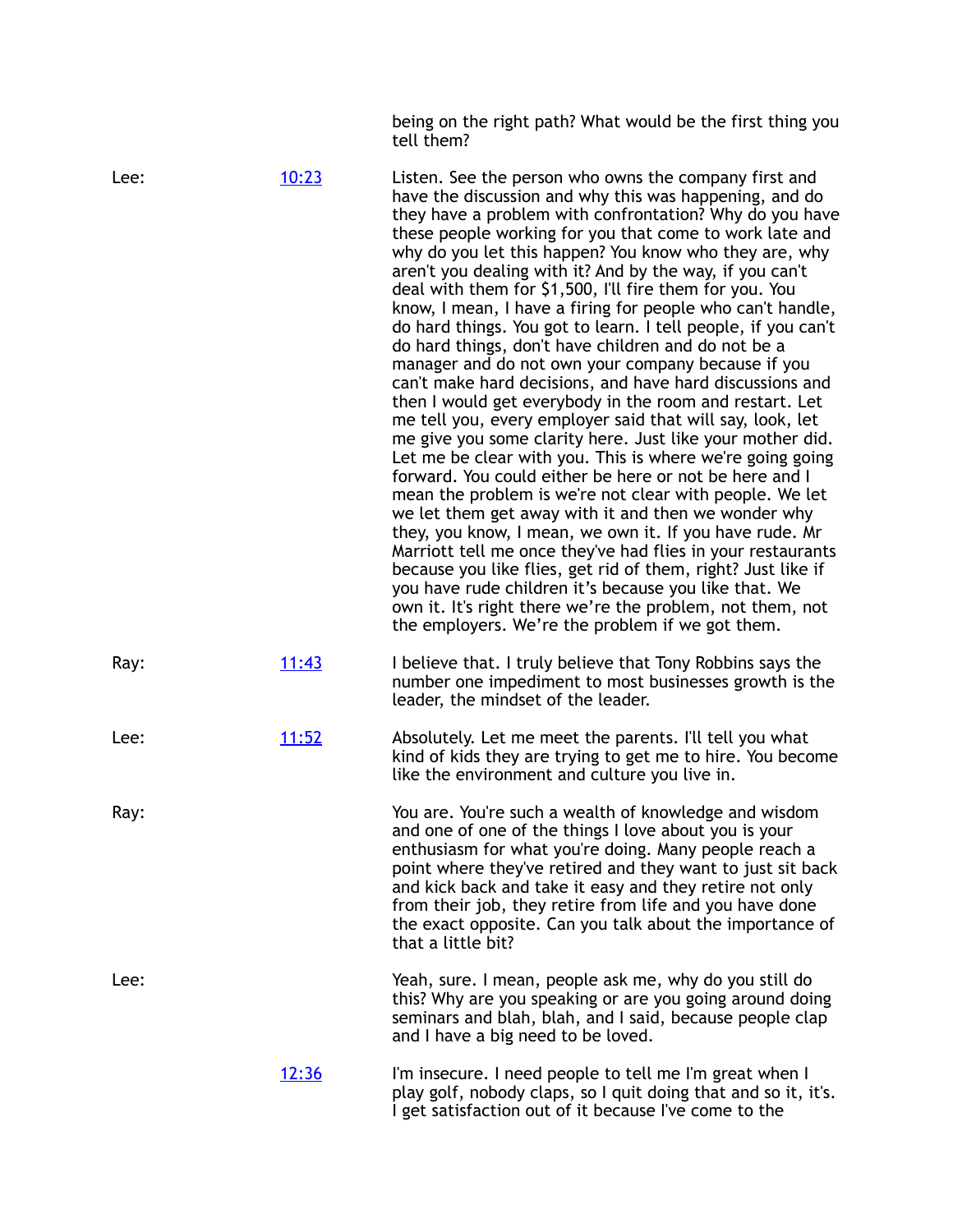|      |              | conclusion we need more teachers and less bosses, so I<br>try to teach and then people will appreciate you when<br>you boss people around. They don't, so I get a lot of<br>satisfaction and We all want it. I mean, frankly, deep<br>down we want to be appreciated. I want to matter just<br>like anybody else and so it just. What am I going to do?<br>Like on the couch and watch gun smoke or something. I<br>don't know what's on TV.                                                                                                                                                                                |
|------|--------------|-----------------------------------------------------------------------------------------------------------------------------------------------------------------------------------------------------------------------------------------------------------------------------------------------------------------------------------------------------------------------------------------------------------------------------------------------------------------------------------------------------------------------------------------------------------------------------------------------------------------------------|
| Ray  |              | Just that's good. That's a good thing. It's on TV.<br>Something. I love what you said about we need more<br>teachers and less bosses. That's profound. It's everybody<br>has profound,                                                                                                                                                                                                                                                                                                                                                                                                                                      |
| Lee: |              | Most bosses are very insecure people, the ones that are<br>running around intimidating people and they couldn't be<br>teachers because they don't know much, so there's.                                                                                                                                                                                                                                                                                                                                                                                                                                                    |
| Ray: | <u>13:33</u> | There's the source of most of their problems as you have<br>already identified earlier, so you've got to. You've got a<br>podcast called creating Disney magic, which I love too.<br>Fantastic podcast. Everybody should listen to it. It should<br>be on your must listen to podcast list and you've got the<br>book called Creating Disney Magic and you've got a. see<br>the other book is called-I have it right here in front of<br>me. Customer rules, and then you do speaking. How do<br>people get in touch with you if they want some Lee<br>Cockerell magic in their life, how do they get in touch<br>with you? |
| Lee: |              | Well, they can go on my website, LeeCockerell.com or<br>they can call me at four, zero, seven, nine, zero, eight,<br>two, one, one eight, and we still have groceries, but I<br>wouldn't- Would not mind having a booking because I<br>always liked more money, and I'm easy to get ahold of.                                                                                                                                                                                                                                                                                                                               |
| Ray: | <u>14:16</u> | Now when people call that number to get a screener.                                                                                                                                                                                                                                                                                                                                                                                                                                                                                                                                                                         |
| Lee: |              | If I don't answer that means I'm either on an airplane, I'm<br>giving a speech or I'm asleep and that's what the voice<br>mail says when I wake up, get off the plane or finish the<br>speech. I'll call you back.                                                                                                                                                                                                                                                                                                                                                                                                          |
| Ray: |              | So you answer your own phone.                                                                                                                                                                                                                                                                                                                                                                                                                                                                                                                                                                                               |
| Lee: |              | Yeah, sure. Everybody's got a credit card and if I want to<br>get ahold of it and it could be dancing.                                                                                                                                                                                                                                                                                                                                                                                                                                                                                                                      |
| Ray: |              | Again, profound. There's a whole culture today of<br>outsourcing and kind of putting layers between you and<br>the public and so people have people that answer their<br>email to take their phone calls, returned their phone<br>calls, that write their letters, that write their thank you<br>notes that send their gifts out and I wonder sometimes                                                                                                                                                                                                                                                                     |